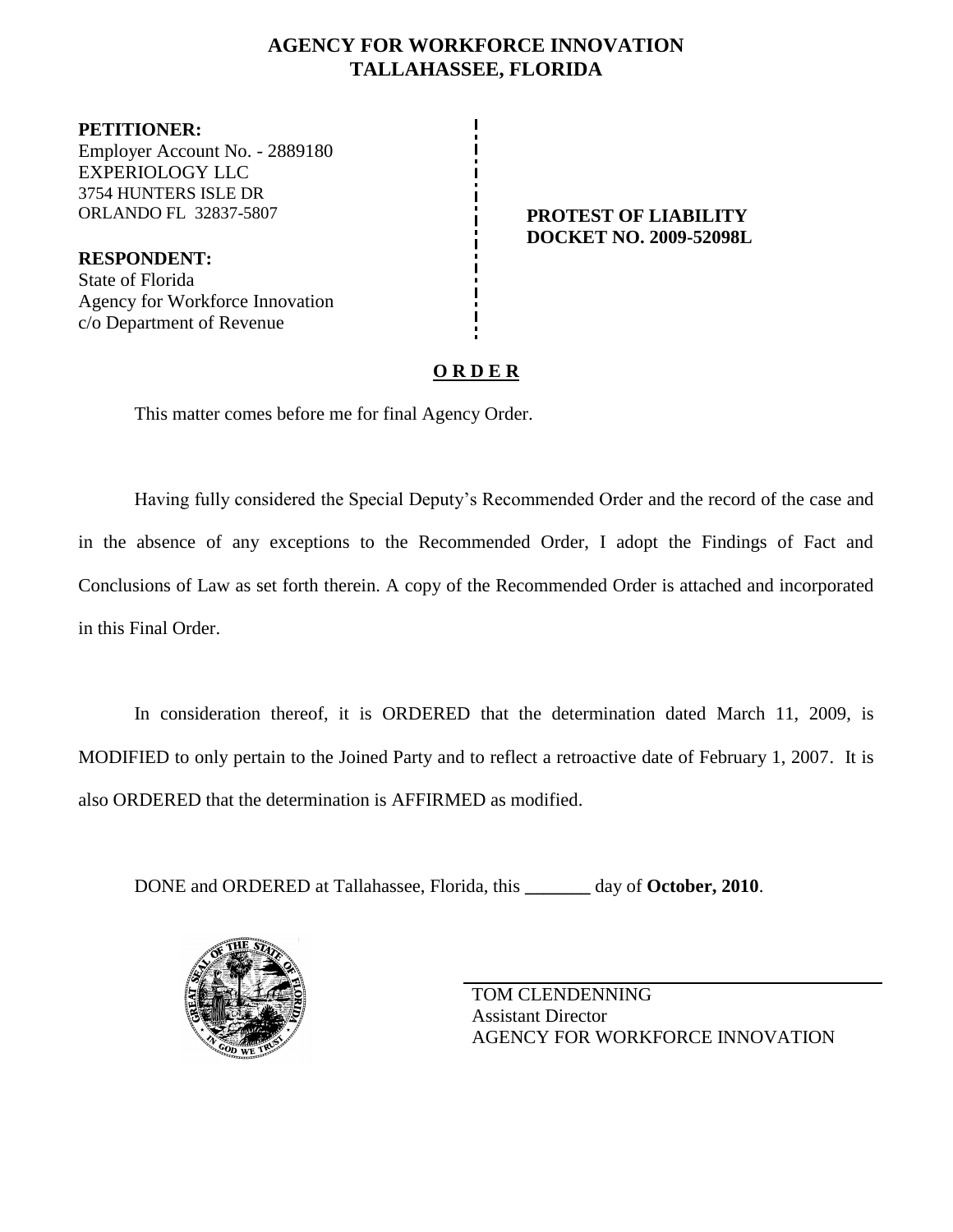## **AGENCY FOR WORKFORCE INNOVATION Unemployment Compensation Appeals**

MSC 346 Caldwell Building 107 East Madison Street Tallahassee FL 32399-4143

### **PETITIONER:**

Employer Account No. - 2889180 EXPERIOLOGY LLC 3754 HUNTERS ISLE DR ORLANDO FL 32837-5807

> **PROTEST OF LIABILITY DOCKET NO. 2009-52098L**

## **RESPONDENT:**

State of Florida Agency for Workforce Innovation c/o Department of Revenue

# **RECOMMENDED ORDER OF SPECIAL DEPUTY**

### TO: Assistant Director

Agency for Workforce Innovation

This matter comes before the undersigned Special Deputy pursuant to the Petitioner's protest of the Respondent's determination dated March 11, 2009.

After due notice to the parties, a telephone hearing was held on May 11, 2010. The Petitioner was represented by its attorney. The Petitioner's Chief Creative Officer, the Petitioner's accountant, and the owner of an advertising business testified as witnesses. The Respondent, represented by a Department of Revenue Tax Specialist II, appeared and testified. The Joined Party appeared and testified.

The record of the case, including the recording of the hearing and any exhibits submitted in evidence, is herewith transmitted. Proposed Findings of Fact and Conclusions of Law were not received.

#### **Issue:**

Whether services performed for the Petitioner by the Joined Party and other individuals working as project managers constitute insured employment pursuant to Sections 443.036(19), 443.036(21); 443.1216, Florida Statutes, and if so, the effective date of the liability.

### **Findings of Fact:**

- 1. The Petitioner is an LLC which was formed in March 2006 to operate a hotel consulting business. The Petitioner's Chief Creative Officer is the only individual who performs the hotel consulting services for the Petitioner. The Petitioner does not have a commercial business office and operates the business from the home of the Chief Creative Officer.
- 2. The Joined Party is an individual who was employed at a local university. Before going to work each morning the Joined Party would have coffee at a Starbucks located in the subdivision where the Joined Party lives. The Petitioner's Chief Creative Officer lives in the same subdivision and he would also have coffee each morning at the same Starbucks. The Chief Creative Officer and the Joined Party became acquainted in that manner and over the course of years they developed a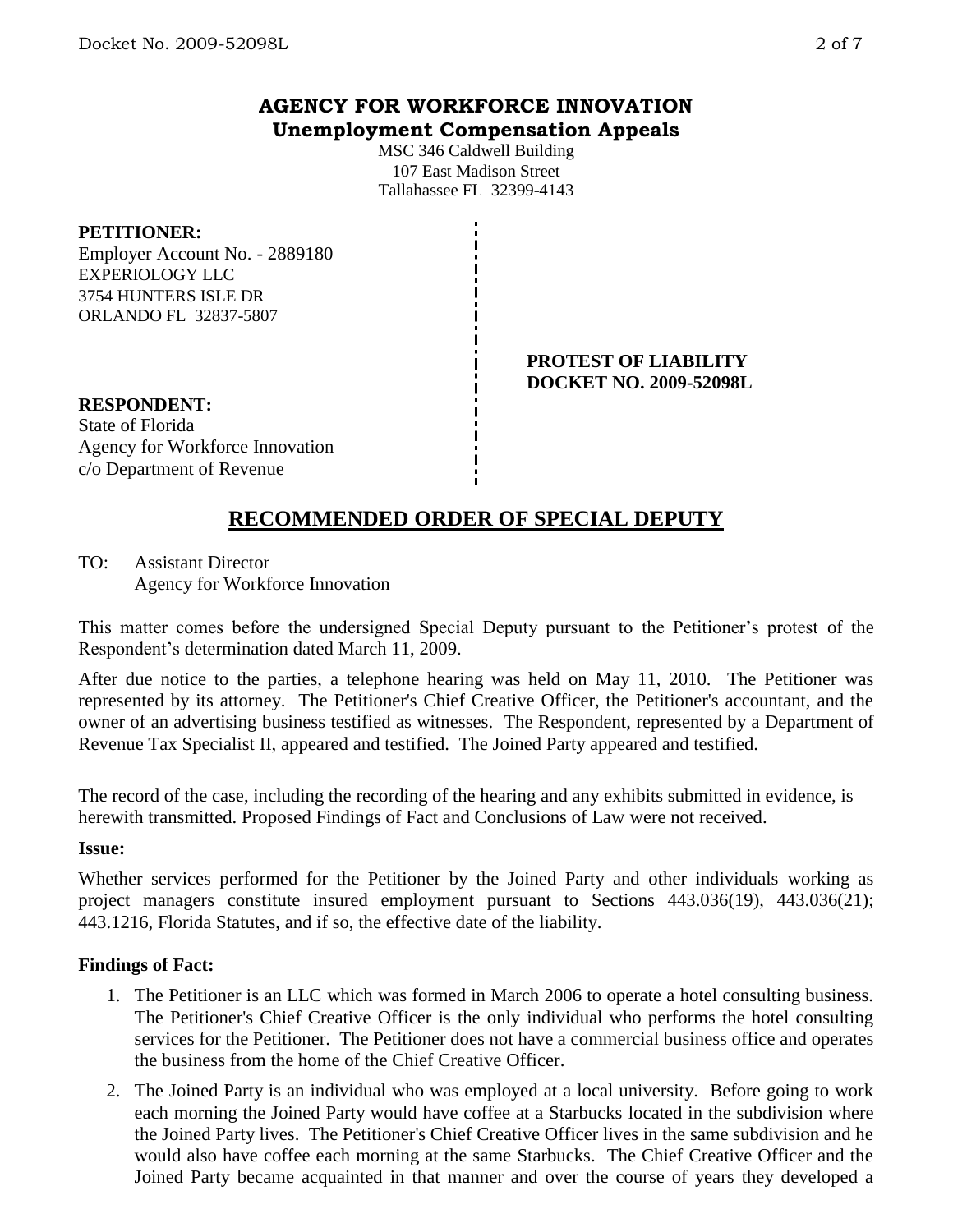friendship. The Joined Party's employment with the university ended during the latter part of 2006 or the early part of 2007 but he continued to go to the Starbucks each morning for coffee.

- 3. The Chief Creative Officer was aware that the Joined Party had some health problems and that he needed to have health insurance. From their conversations the Chief Creative Officer was aware that the Joined Party had experience in financial matters, accounting, and working with computers. The Petitioner's accounting system was to just throw records into a box. The Petitioner needed someone to manage the Petitioner's website and needed someone to do the accounting, to prepare invoices, and to prepare estimates. The Chief Creative Officer wanted to help his friend, the Joined Party, and in January 2007 the Chief Creative Officer invited the Joined Party to his home to show him how he operated the business.
- 4. The Chief Creative Officer asked the Joined Party if he would like to work for the Petitioner and the Joined Party accepted. The Chief Creative Officer offered to pay the Joined Party \$3,000 per month with health insurance provided by the Petitioner. The Petitioner would pay the Joined Party twice a month and the Petitioner would pay all of the health insurance premiums. The Petitioner would reimburse the Joined Party for any business expenses. Since the Petitioner did not have a business office the Joined Party would perform the work from his home using the Joined Party's computer. They would continue to meet at Starbucks and at the home of the Chief Creative Officer to discuss business matters and to deliver paperwork to each other. The Petitioner suggested several different job titles for the Joined Party including the title of Project Manager since the Joined Party would be handling different tasks or projects as assigned by the Petitioner. The Petitioner realized that the Joined Party was accustomed to earning a much higher salary and promised the Joined Party that the pay would be increased as the business grew. The Petitioner and the Joined Party did not enter into any written agreement or contract. Either party had the right to terminate the relationship at any time without incurring liability for breach of contract.
- 5. The Joined Party began work for the Petitioner in February 2007. Initially, the Joined Party was just managing the Petitioner's website. In March the Petitioner decided to transfer the responsibility for development of the website to another individual and instructed the Joined Party to concentrate on the financial aspects of the Petitioner's business, to organize the Petitioner's records and accounting system, and to prepare a profit and loss statement.
- 6. The Petitioner assigned a company email address to the Joined Party. The Petitioner provided the Joined Party with a box of business cards listing the Petitioner's name, the business address of the company which was the residence of the Chief Creative Officer, the Joined Party's name and title of Chief Financial Officer, and the Joined Party's company email address. Periodically the Chief Creative Officer would give the Joined Party cash to cover expenses and would provide paper and supplies to the Joined Party.
- 7. The Petitioner had three or four other individuals who performed services for the Petitioner and who were classified as independent contractors. The Petitioner had not issued a Form 1099 for any of the independent contractors for the year of 2006. The Petitioner instructed the Joined Party to issue the forms and the Joined Party complied. The Chief Creative Officer instructed the Joined Party to set up the Chief Creative Officer, the wife of the Chief Creative Officer and the Joined Party as employees of the Petitioner. The Chief Creative Officer instructed the Joined Party to set up all other workers as independent contractors. The Joined Party complied.
- 8. The accounting software program which the Joined Party used to keep the Petitioner's accounting records always reminded the Joined Party when payroll tax reports were due. The Petitioner did not withhold any payroll taxes from the Joined Party's pay. The Joined Party told the Chief Creative Officer that the Petitioner was required to withhold payroll taxes from his pay and the Chief Creative Officer replied that the accountant would take care of it. The Joined Party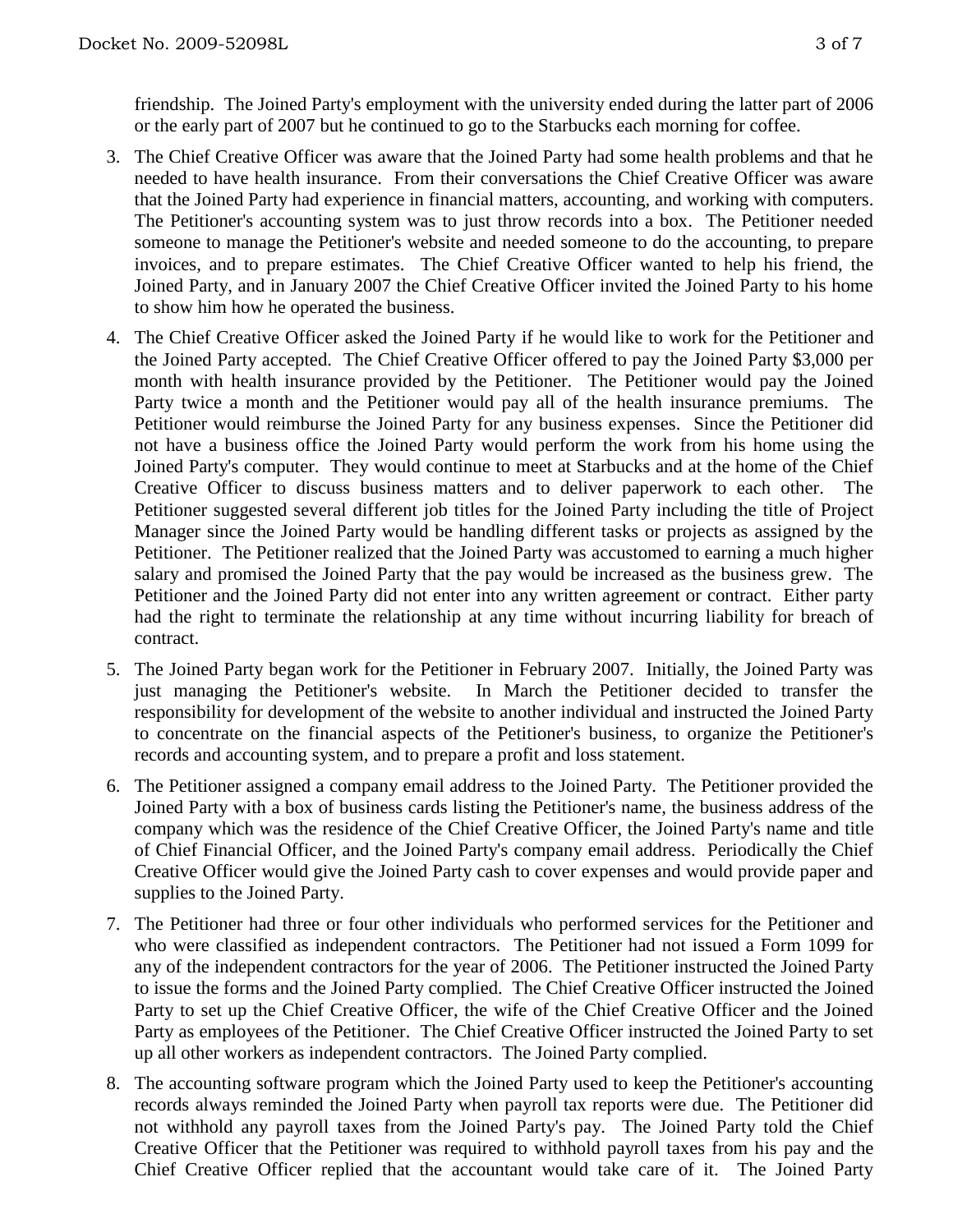- 9. In approximately May 2007 the Chief Creative Officer flew to Grand Cayman Island to meet with a client, a hotel. The Petitioner also flew the Joined Party to Grand Cayman for three days at the Petitioner's expense at the same time. The Joined Party and the Chief Creative Officer met with the client. The Chief Creative Officer drove the Joined Party around the island so that the Joined Party could take photographs of area attractions for the client's business purposes. They also investigated opening a bank account in the Cayman Islands for the Petitioner.
- 10. In approximately September 2007 the Petitioner informed the Joined Party that the Petitioner could no longer afford to pay the Joined Party \$3,000 per month. The Petitioner reduced the Joined Party's pay to \$1,500 per month with the promise that the Petitioner would increase the Joined Party's pay when business conditions improved.
- 11. In an attempt to earn income the Joined Party created a website under the domain name of "Hunter's Geeks", sent out flyers, and placed an advertisement in the subdivision newsletter using the same fictitious name, offering to perform computer related services. The Joined Party's efforts did not produce any income until 2008. During 2008 the Joined Party earned approximately \$6,000 from Hunter's Geeks.
- 12. The Petitioner's business conditions did not improve and the Petitioner did not have the funds to continue paying the Joined Party. The final payment made to the Joined Party was on July 8, 2008, for work which the Joined Party had performed in April 2008.
- 13. The Joined Party filed an initial claim for unemployment compensation benefits effective November 16, 2008. His filing on that date established a base period from July 1, 2007, through June 30, 2008. When the Joined Party did not receive credit for his earnings with the Petitioner a *Request for Reconsideration of Monetary Determination* was filed and an investigation was issued to the Department of Revenue to determine if the Joined Party performed services as an independent contractor or as an employee.
- 14. On March 11, 2009, the Department of Revenue issued a determination holding that the Joined Party was the Petitioner's employee retroactive to July 1, 2007.

### **Conclusions of Law:**

- 15. The issue in this case, whether services performed for the Petitioner constitute employment subject to the Florida Unemployment Compensation Law, is governed by Chapter 443, Florida Statutes. Section 443.1216(1)(a)2., Florida Statutes, provides that employment subject to the chapter includes service performed by individuals under the usual common law rules applicable in determining an employer-employee relationship.
- 16. The Supreme Court of the United States held that the term "usual common law rules" is to be used in a generic sense to mean the "standards developed by the courts through the years of adjudication." United States v. W.M. Webb, Inc., 397 U.S. 179 (1970).
- 17. The Supreme Court of Florida adopted and approved the tests in 1 Restatement of Law, Agency 2d Section 220 (1958), for use to determine if an employment relationship exists. See Cantor v. Cochran, 184 So.2d 173 (Fla. 1966); Miami Herald Publishing Co. v. Kendall, 88 So.2d 276 (Fla. 1956); Magarian v. Southern Fruit Distributors, 1 So.2d 858 (Fla. 1941); see also Kane Furniture Corp. v. R. Miranda, 506 So.2d 1061 (Fla. 2d DCA 1987).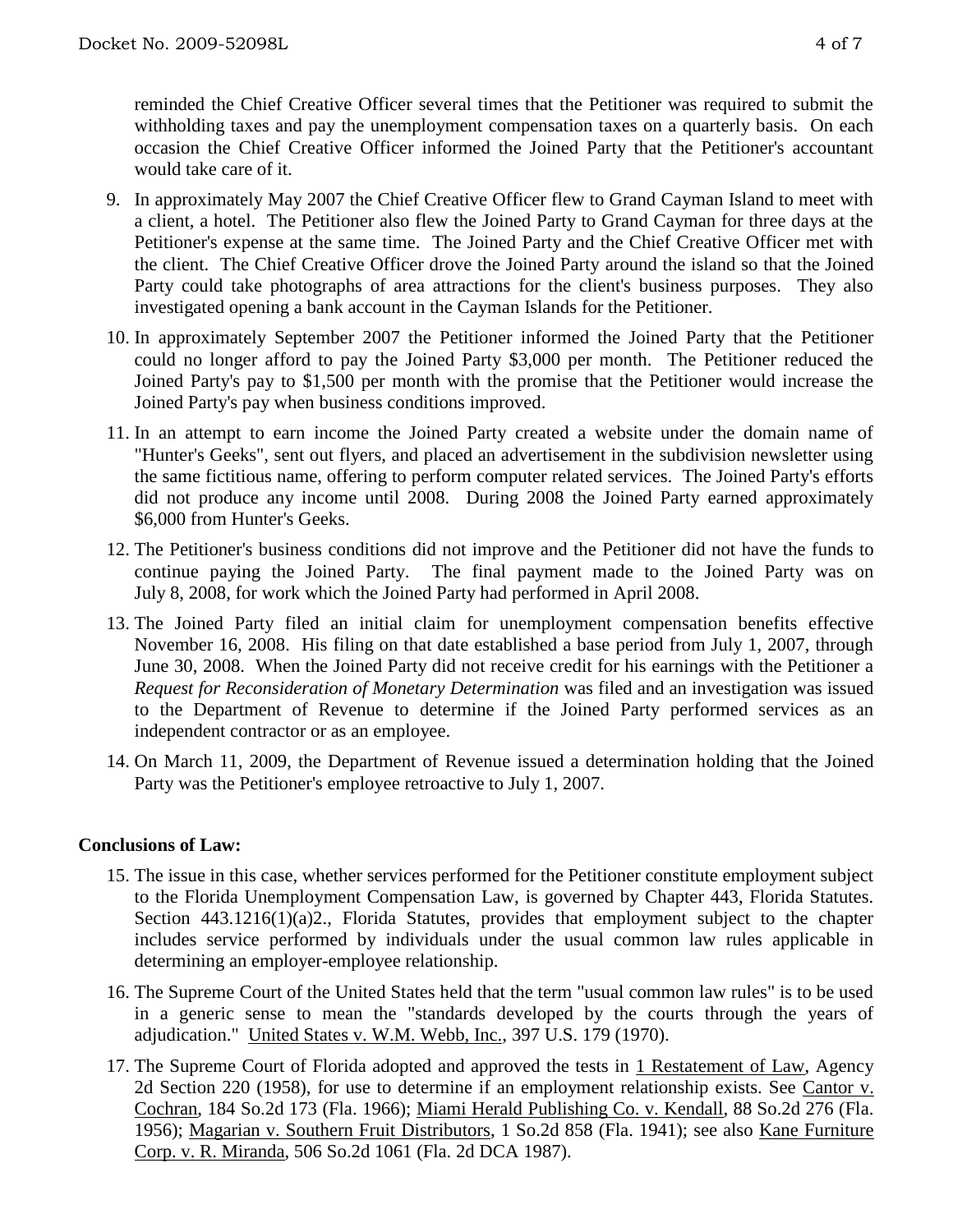- 18. Restatement of Law is a publication, prepared under the auspices of the American Law Institute, which explains the meaning of the law with regard to various court rulings. The Restatement sets forth a nonexclusive list of factors that are to be considered when judging whether a relationship is an employment relationship or an independent contractor relationship.
- 19. 1 Restatement of Law, Agency 2d Section 220 (1958) provides:
	- (1) A servant is a person employed to perform services for another and who, in the performance of the services, is subject to the other's control or right of control.
	- (2) The following matters of fact, among others, are to be considered:
		- (a) the extent of control which, by the agreement, the business may exercise over the details of the work;
		- (b) whether or not the one employed is engaged in a distinct occupation or business;
		- (c) the kind of occupation, with reference to whether, in the locality, the work is usually done under the direction of the employer or by a specialist without supervision;
		- (d) the skill required in the particular occupation;
		- (e) whether the employer or the worker supplies the instrumentalities, tools, and the place of work for the person doing the work;
		- (f) the length of time for which the person is employed;
		- $(g)$  the method of payment, whether by the time or by the job;
		- (h) whether or not the work is a part of the regular business of the employer;
		- (i) whether or not the parties believe they are creating the relation of master and servant;
		- (j) whether the principal is or is not in business.
- 20. Comments in the Restatement explain that the word "servant" does not exclusively connote manual labor, and the word "employee" has largely replaced "servant" in statutes dealing with various aspects of the working relationship between two parties.
- 21. In Department of Health and Rehabilitative Services v. Department of Labor & Employment Security, 472 So.2d 1284 (Fla.  $1<sup>st</sup>$  DCA 1985) the court confirmed that the factors listed in the Restatement are the proper factors to be considered in determining whether an employer-employee relationship exists. However, in citing La Grande v. B&L Services, Inc., 432 So.2d 1364, 1366 (Fla.  $1<sup>st</sup> DCA$  1983), the court acknowledged that the question of whether a person is properly classified an employee or an independent contractor often cannot be answered by reference to "hard and fast" rules, but rather must be addressed on a case-by-case basis.
- 22. No evidence was presented concerning any specific agreement that the Joined Party would perform services as an employee or as an independent contractor. In Keith v. News & Sun Sentinel Co., 667 So.2d 167 (Fla. 1995) the court provides guidance on how to proceed absent an express agreement, "In the event that there is no express agreement and the intent of the parties cannot be otherwise determined, courts must resort to a fact specific analysis under the Restatement based on the actual practice of the parties."
- 23. The belief of the parties is exemplified by the fact that the Petitioner told the Joined Party that the Joined Party was to set the books up to show the Joined Party as an employee and to show other workers as independent contractors. Also the Joined Party reminded the Petitioner that the Petitioner was required to withhold taxes and to file payroll reports on the Joined Party's earnings. The Petitioner responded to those reminders by stating that the Petitioner's accountant would take care of it.